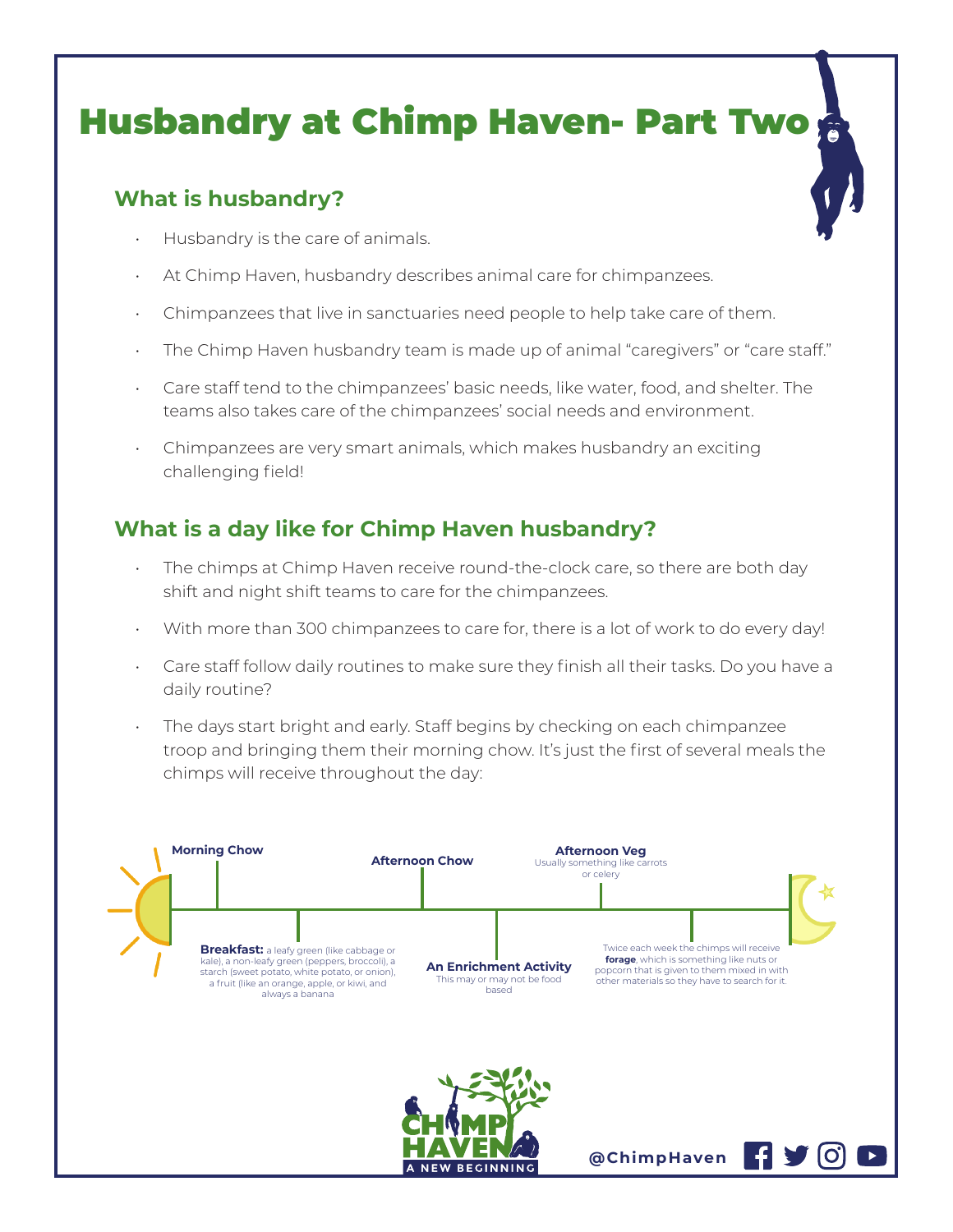

- After checks and morning chow, care staff asks the chimpanzees to go outdoors so they can clean their inside bedrooms. Moving chimpanzees from one area to another is called "shifting."
- Have you ever been asked to change rooms while reading your favorite book or watching your favorite TV show? Care staff must be patient and creative when asking the troops to shift.
- The chimpanzees eat their breakfast outside while care staff cleans indoors.
- Chutes connect each chimpanzee living space so troops can move from place to place. The chutes are kind of like above ground tunnels high in the sky!
- Husbandry staff sometimes do "troop moves" by shifting an entire chimpanzee troop into a new living space. By doing this, the chimps get to experience new and exciting environments, which they really love.
- Care staff think of chimpanzee moves like a puzzle game because there are lots of moving parts!
- The team works closely with the chimpanzees each day to build strong bonds and trust. When the chimpanzees trust the team it's easier to shift!
- Because chimpanzees love new things and exploring new spaces, they panthoot and get excited when they see care staff getting the chutes ready for a move!
- Care staff also spend time throughout the day doing loads of chimpanzee laundry. Like humans, many chimps like to sleep with blankets, especially when it's cold outside. Staff makes sure there are always plenty of fresh clean blankets for the chimps to cuddle up in.
- Some chimpanzees also love stuffed animals, so the team makes sure to clean those regularly too.
- The colony receives enrichment every day, which sometimes must also be cleaned (like puzzles or plastic toys). Care staff work hard to clean those items so that they can be used again.
- The team makes sure that the chimps' food is ready for the next day by prepping their meals. Last year the colony went through 200,000 pounds of produce! Can you imagine chopping all of those vegetables?



**@ChimpHaven**

H V